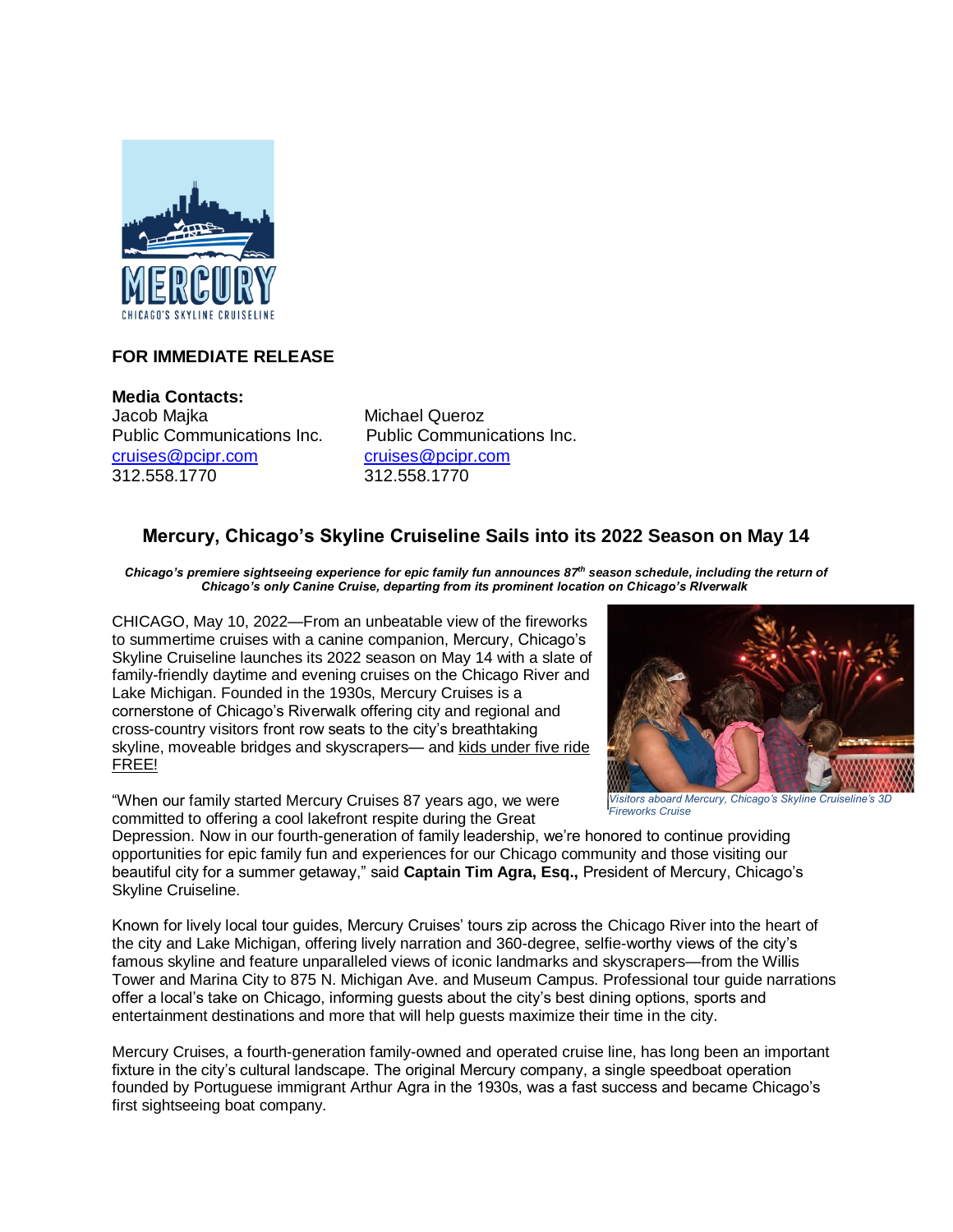### **2022 Schedule**

Mercury Cruises offers the following daytime and evening tours, departing from Michigan Avenue and Wacker Dr, 112 E. Wacker on Chicago's Riverwalk.

### **Urban Adventure Cruise**

Mercury Cruises' signature tour dazzles guests with stunning views of legendary skyscrapers and bridges while gliding along the main branch of the Chicago River, through the Chicago Harbor Lock and into the downtown harbor of Lake Michigan. The 90-minute narrated cruise is perfect for families of all ages and offers a picture-perfect view of the famous Chicago skyline.

The tour route helps guests plan the remainder of their Chicago trip by orienting themselves to the city and offering views of other must-visit attractions. Tours feature unparalleled views of iconic landmarks and skyscrapers including: Willis Tower, Marina City, 875 N. Michigan (formerly the John Hancock Building), the St. Regis Chicago, and the famed lakefront Museum Campus. Professionally trained local tour guides offer an insider's take on Chicago, from the best pizza options, to sports and entertainment destinations, and tips to help guests maximize their time in the city! Soft drinks, adult beverages and packaged snacks are available for sale onboard.

#### • **Beginning May 14 through October**

90-minute Cruise departs daily at 10:15am, 12:30pm, 2:45pm and select days at 5:00pm. Cost: \$42 for adults; \$17 for kids under 15; free for children under five.8

### **CHICAGO BY NIGHT! Cruise**

Guests will be captivated by the sparkling skyline and Buckingham Fountain's dazzling light display on this 90-minute, river and lakefront evening cruise featuring live local tour commentary. Feel the City come alive as millions of twinkling lights line the cruise route. Our vessel offers amenities to keep your family comfortable including optional climate-controlled indoor seating, restrooms and a full-service bar to complement the voyage.

### • **Beginning May 14 through October**

90-minute nightly cruise on select nights at 8:15pm: please visit MercuryCruises.com for departure times. Cost: \$42 for adults; \$19 for kids under 15; free for children under five.

### **3D Fireworks Cruise**

Join us after dinner every Wednesday and Saturday to cap off your day with a fireworks show! This cruise provides a relaxing experience after a busy day at work, at home or out sightseeing. Sit back, relax and enjoy an unbeatable view of a spectacular fireworks display. Complimentary 3D glasses add to the viewing fun. In addition to Chicago's celebratory fireworks, this 2-hour lakefront experience will showcase our city's unforgettable nighttime skyline.

### • **Beginning May 28 – September 3**

2-hour Mercury's 3D Fireworks Cruise: Departs Wednesdays at 8:15pm and Saturdays at 9:00pm. Cost: \$42 for adults; \$19 for kids under 15; free for children under five; ticket price includes complimentary 3D Fireworks glasses.

### **Mercury's Canine Cruise**

Named "one of the 10 best dog-friendly vacation destinations in 2021" (*Chewy.com*), Mercury's Canine Cruise is Chicago's only weekend cruise where pooches and their people embark on a 90-minute getaway with plenty of spacious outdoor seating and water bowls. The canine-centric cruise includes a narrated tour of the city's famous skyline and dog-friendly sites such as dog parks, fire hydrants and dining hot-spots. Leashes are required on this cruise.

• **Beginning July 9 – October**